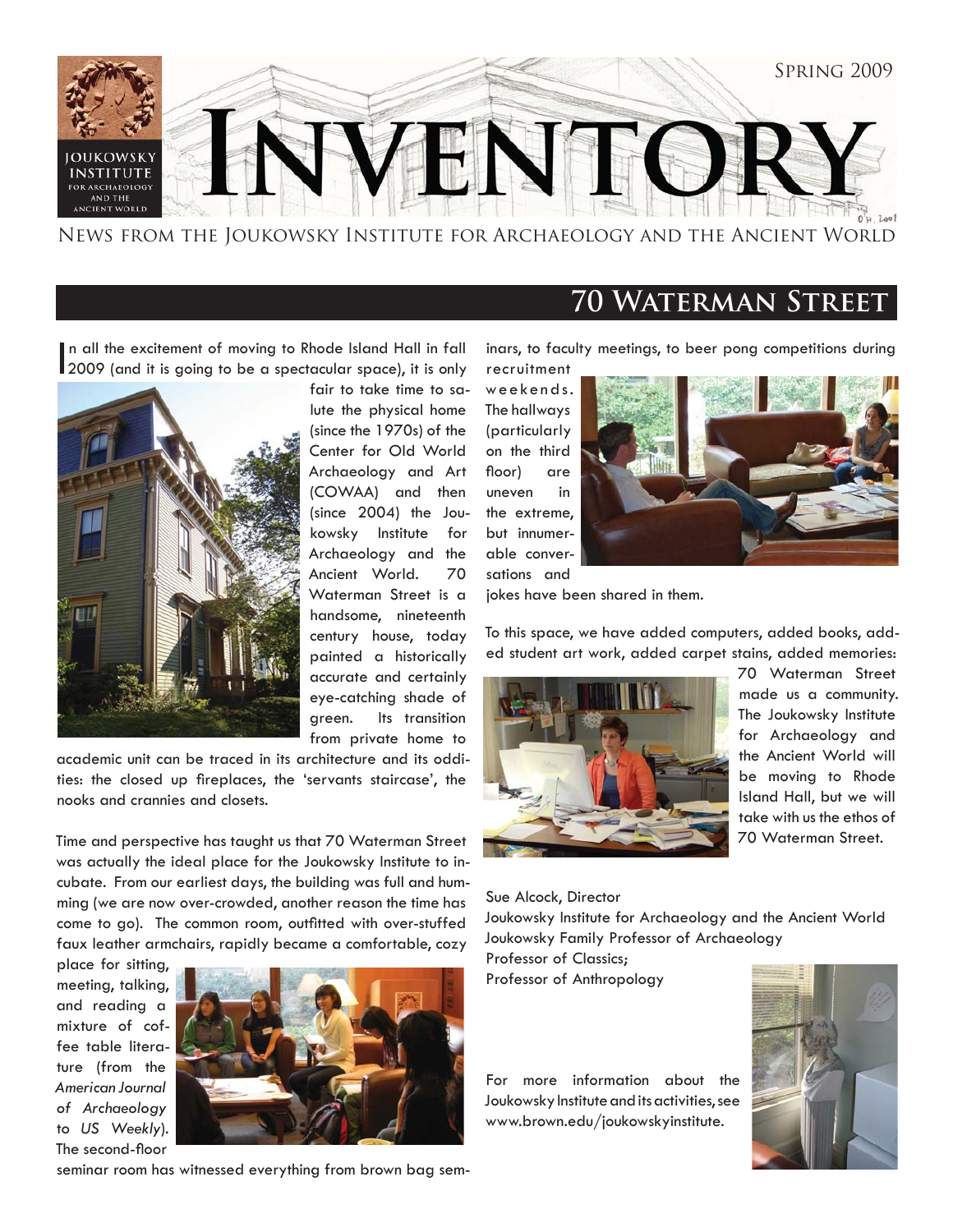A rchaeologists are used to challenging weather conditions; already feeling the impact of climate change or that will be<br>A we get hot, we get wet, we get buggy. The places we clearly affected in the near future: by rising work are also exposed to difficult and damaging conditions that can affect our ability to protect and learn from them in the

future. And right now, our archaeological heritage is faced with unprecedented and increasingly urgent threats posed by global climate change. Archaeologists must find some way to respond.



rchaeologists are used to challenging weather conditions; already feeling the impact of climate change or that will be coastal sites, by extreme temperature fluctuations cracking stone, by increased rainfall turning ancient mud brick into just

> and adapt to these new dangers. The results of this research will be used to prepare for the impacts of a changing climate, including implementing the project's findings at Brown

# **Hot Rocks! Global Warming, Archaeology, and**  PROTECTING THE PAST FOR THE FUTURE

sophomores Jonathan Migliori and Harrison Stark won UTRA awards (Undergraduate Teaching and Research Awards) to research the impact of global climate change on archaeological sites. Under the direction of Professor Michelle Berenfeld, these two archaeology concentrators are developing a "threat map" of places in the circum-Mediterranean region that are either predictions about global climate change.

Archaeological Sites Threatened by Climate Change

plain mud.

The project is also seeking ways that archaeologists can work with other disciplines, not least Geological and Environmental Sciences, to both plan for

 $\sum$ uring winter break 2009, Professor Laurel Bestock led the inaugural excavation season of the Brown University Abydos Project (BUAP). Abydos, located in southern Egypt, is central to scholars' attempts to unravel the early history of Egypt. The kings of the First Dynasty built their tombs and temples at the site; these remain one of our only sources for understanding the origins of the Egyptian state. In part because of this association with early kingship, generations of later Egyptians regarded Abydos as the location of the burial of Osiris, god of the underworld. Monuments built by pilgrims and residents, kings and commoners, crowd the landscape and make Abydos one of the most challenging and exciting places to work in Egypt today. The current BUAP excavations concentrate in an area of the Abydos North Cemetery that housed the First Dynasty royal temples as well as many later remains.

University's archaeological work at Petra in Jordan (shown in this satellite image with erosional and vegetation change indicated). But the data collected may

finds of the Ptolemaic period, the dynasty that ruled Egypt after the conquests of Alexander the Great. These included a large Ptolemaic tomb and a massive hypogeum (an underground chamber) for animal burials. The tomb, though severely plundered, yielded the remains of limestone coffins, pottery, Demotic ostraca,



also help to improve climatic modeling, to allow more accurate

James P. Allen Wilbour Chair of Egyptology Professor of Egyptology and Ancient Western Asian **Studies** 

Three Brown graduate students accompanied Prof. Bestock to Egypt, working as excavation supervisors and ceramic analysts. Clearance of approximately 500 square meters revealed



Coroplastic artifacts (figurines, plaques, zoomorphic vessels, masks, affixes, molded vessels, and more) have been recovered throughout the region of the Nabataean kingdom since scienti fi c investigation of its archaeological sites began in the late nineteenth century. Yet, until now, any synthetic approach, encompassing the diversity of these "minor" but important objects, has been lacking. Dr. Tuttle's dissertation introduces a rigorous methodology that can now be employed to identify, classify, and associate these varied artifacts; this methodology was developed using the data collected from a corpus of

offering vessels and a number of leather shoes. The hypogeum (measuring 30 by 20 meters) is in excellent condition, and will continue to be a focus for future excavation seasons.

Prof. Bestock has also indulged her interest in Egyptian mortuary archaeology by taking part in a Discovery Channel special called "Under the Pyramids", set to air sometime in 2009 (stay tuned!). For a week in October she got to explore sites usually closed even to scholars, including the underground passages of a Second Dynasty royal tomb and the galleries for sacred baboon mummies, both at the site of Saqqara.

# **Digging Abydos: The First Season of the Brown University Abydos Project (BUAP)**

Susan E. Alcock Director, Joukowsky Institute for Archaeology and the Ancient World Joukowsky Family Professor in Archaeology Professor of Classics and Anthropology

Want to know more about the Institute's events, faculty, fieldwork, and activities? Visit our website, at www.brown.edu/joukowskyinstitute. Click on Contact Us, to join our email list and receive email updates on upcoming events.



Michelle Berenfeld Visiting Assistant Professor of Archaeology

Laurel Bestock Assistant Professor of Archaeology and Egyptology & Ancient Western Asian Studies

John Bodel Professor of Classics and History

Sheila Bonde Dean of the Graduate School Professor of History of Art and Architecture

Roderick Campbell Postdoctoral Research Associate in Archaeology

John F. Cherry Joukowsky Family Professor in Archaeology Professor of Classics and Anthropology

Thomas Garrison Postdoctoral Fellow in Archaeology and Anthropology

Ömür Harmansah Assistant Professor of Archaeology and Egyptology & Ancient Western Asian Studies

Susan Ashbrook Harvey Professor of Religious Studies

Stephen D. Houston Dupee Family Professor of Social Science

Steven Lubar Professor of American Civilization

Krysta Ryzewski Postdoctoral Fellow in Archaeology and Engineering

John Steele Associate Professor of Egyptology & Ancient Western Asian Studies

Ian Straughn Mellon Postdoctoral Fellow in Islamic Archaeology

Christopher Witmore Postdoctoral Fellow in Archaeology

## **Core Faculty and Executive Committee**

# **New JIAAW Doctors**

The Joukowsky Institute for Archaeology and the Ancient World is delighted<br>to announce the successful defense of two doctoral dissertations this year.

### **Christopher A. Tuttle:**

*The Nabataean Coroplastic Arts: A Synthetic Approach for Studying Terracotta Figurines, Plaques, Vessels, and other Clay Objects*

nearly 800 artifacts, both published and unpublished, from Petra and the Negev desert.

Dr. Tuttle has also evolved two tools to aid future systematic studies of both the known artifacts and those recovered from new excavations: a flexible typological framework designed to incorporate and correlate the full range of object types; and an adaptive interpretive analytic model that can be used to identify and assess the probabilities



for the different function(s) and meaning(s) that the artifacts could have served during their periods of use.

### **Lisa Marie Anderson:**

*The Roman Military Community as Expressed in Its Burial Practices during the First-Third Centuries CE*

Dr. Anderson's dissertation tackles a central, but long ignored, problem. How were Roman soldiers buried? And what do their choices of tomb monuments and grave goods say about themselves and their identity as soldiers? Anderson first reassesses the nature of the Roman "military community", redefining it to include not only active-duty soldiers from a variety of unit types, but also veterans, women, children, slaves, and tradesmen, among others. She notes that all of these may have had a "military burial" in some form, and demonstrates this range through a careful review of numerous cemetery excavations from across the Roman empire. Graves were analyzed for their grave goods, burial rites, location, and date of burial, as well as the age and sex of the deceased. Dr. Anderson's conclusions reveal a much more complex vision of military burials, and the community that created them, than has previously been appreciated.